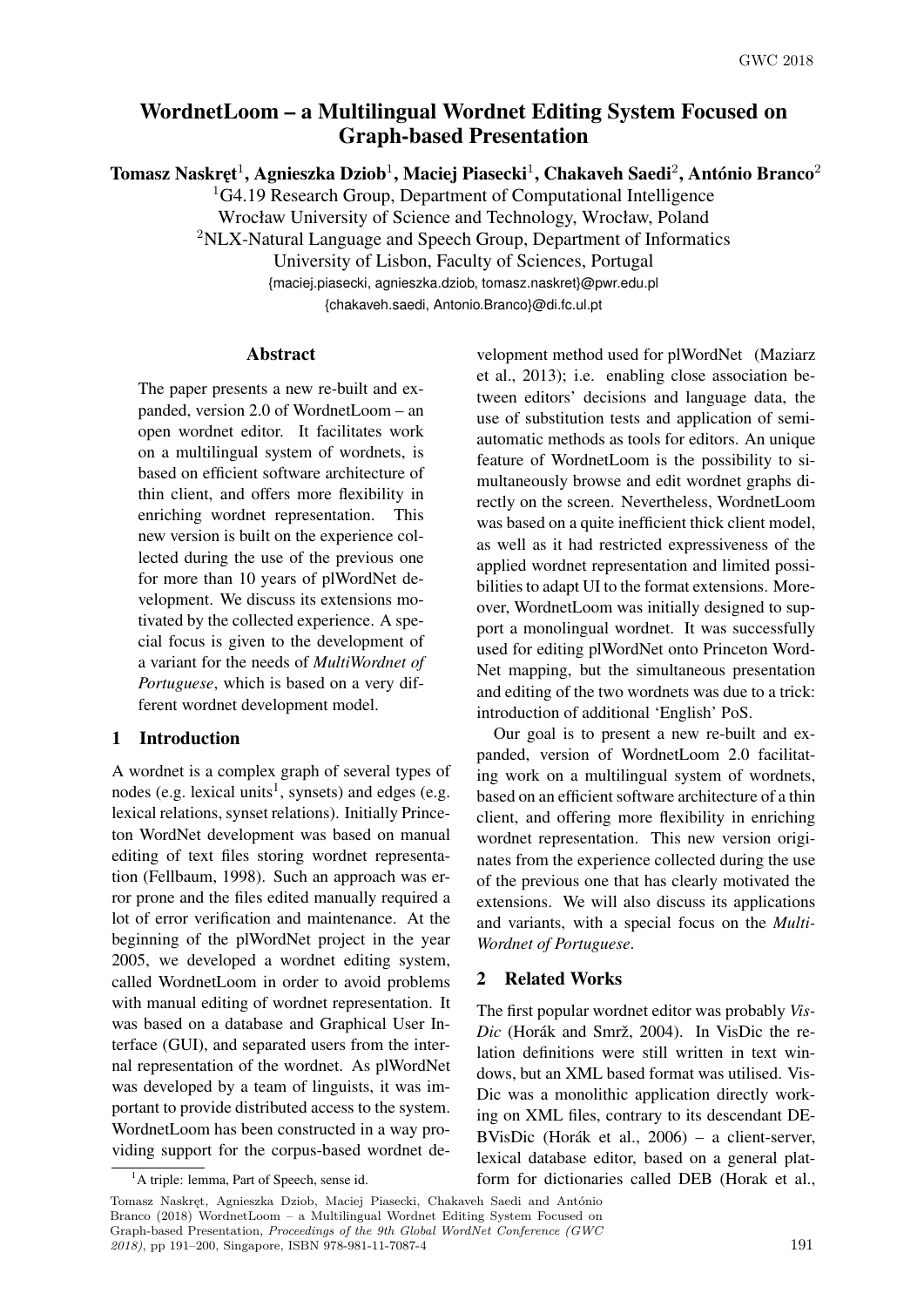2008). DEBVisDic reimplemented and extended the functionality of VisDic, and offered also more flexibility in adapting XML representation structures. Data presentation was limited and there was no means for visual editing the relation structure. Several other wordnet editors also do not provide elaborated visualisation for wordnet structures, e.g. *Hydra* Rizov (2014) or *OMWEdit* (Morgado da Costa and Bond, 2015).

A web-based system *sloWTool* (Fišer and Novak, 2011, Fišer and Sagot, 2015) offers good UI and visual wordnet browsing and editing. However, presentation is always limited to a small fragment of the wordnet graph (up to two links distance) and there is no means for neither viewing larger parts, nor comparing different parts.

Visualisation of wordnet graphs in most tools follows a radial pattern: a synset in focus is presented in the middle and all links, irrespectively of their types are placed radially around the central element, e.g. *sloWTool* or *WordTies* (Pedersen et al., 2012). *GernEdiT* (Henrich and Hinrichs, 2010) offers visualisation of the wordnet structure in the range selected by the user, but it is hierarchical and focused mainly on hypernymy. Moreover the visual presentation does not allow for direct editing of the structures. *WordnetLoom* introduced elaborated presentation of the relation graph and direct visual editing (Piasecki et al., 2013). As it is an open tool, it was used as a basis for the solution presented in this paper.

#### 3 Basic Assumptions

WordnetLoom 1.0 has been used for plWordNet development since 2005 and proved to be a generally useful system. Thus, although software architecture has been reconstructed, the main philosophy of the system was preserved.

In order to avoid errors in the representation format, all editing actions should be done only via GUI client application and the results are stored in the central database. The XML-based format is secondary in relation to the database. Wordnet-Loom supports distributed group work by a group of linguists on the central database.

plWordNet construction has been following corpus-based wordnet development paradigm. Each iteration starts with the extraction of the most frequent lemmas from a large corpus together with the automated extraction of their semantic description, e.g. as a measure of semantic similarity. New

lemmas are divided into *packages* on the basis of similarity-based clustering. The packages are assigned to linguists as work assignments and presented in WordnetLoom.

Substitution tests<sup>2</sup> are an intrinsic part of the relation definitions. Test templates are kept together with the relation definitions in the database. Before every editing decision is made, a test for a relation considered by the linguist is presented in a pop-up window and instantiated with the lemmas from the two synsets to be linked.

A wordnet is a network of lexico-semantic relation, and a graph is the basic means for both browsing and editing the wordnet structure. A network of synsets linked by synset relations is visually presented on the screen as a graph. The user can freely browse the network by clicking on synsets and unfolding as many levels of relations as needed, see Fig. 2. Every link can be added or removed directly on the graph presentation. This facilitates better comprehension of the wordnet structure, shorter connection between the editing intention and the resulting change in the wordnet structure, as well as a better understanding of the consequences of the intended and/or performed action to the wordnet structure beyond the local connections of the edited synset.

The same system and the same presentation means should also support the construction of the mappings between wordnets. Thus wordnets for different languages should be presented simultaneously on the screen as graphs that are connected by inter-lingual relations which are also visually presented on the screen. The editing of the mapping is performed in a way similar to monolingual editing by linking synsets or deleting links selected on the screen with the mouse.

Every wordnet includes also elements of the description that are not relations but attributes, e.g.: glosses, usage examples, and different attributes, e.g. stylistic register, sentiment polarity etc. As this kind of information is getting richer with the subsequent versions of plWordNet, we need also to introduce different perspectives on wordnet, not only graph-based, but also more dictionaryoriented. It is not also possible to fit everything into one single screen graph-presentation – the graph would be too cluttered. Attributes for a synset in focus are presented in side panels. Word-

 $2$  Each consists of one or more test sentences with slots for the tested lemmas.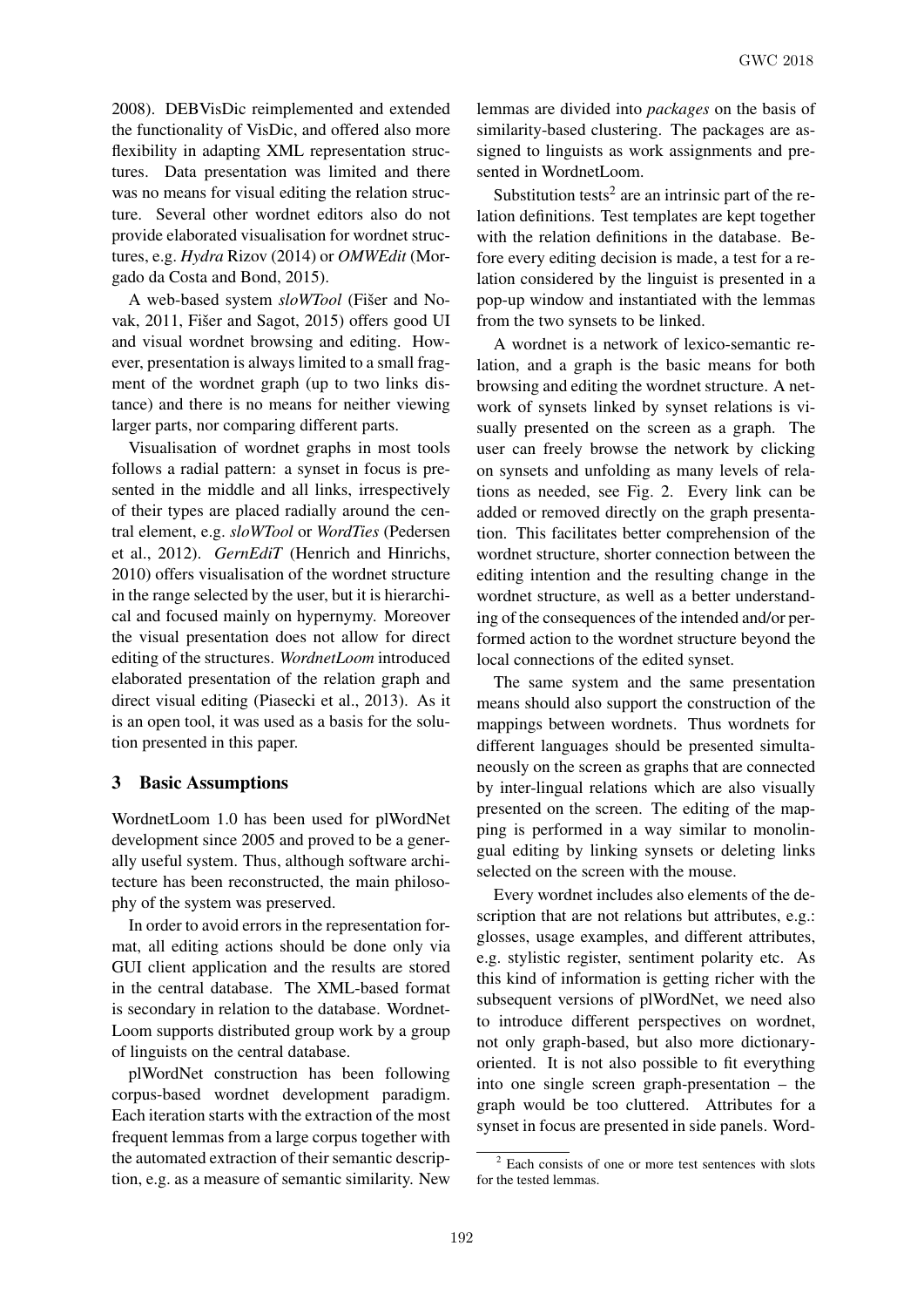netLoom offers three main perspectives on data: the *perspective of lexical units*, *visualisation* and *synsets*. The perspective of lexical units presents the wordnet as a dictionary. The searching is focused on lexical units (henceforth, LUs) and their relations, for a selected LU all synsets which it belongs to are listed. In addition the complete description of its attributes and lexical relations is shown. The synset perspective is organised in similar way, but around synsets as basic elements, and the visualisation perspective presents visually wordnet as a network of synsets. For a synset in focus its LUs are presented in the side panels together with their lexical relations.

# 4 Graph-based Presentation

A wordnet is intrinsically a graph. Lexical meanings are described by subgraphs of lexicosemantic relations. Thus a visual presentation of the wordnet graph should be a basis for a wordnet editing system.

From a formal point of view, there are not many restrictions on the shape of the wordnet graphs. However, the semantics of the relations reveals two basic groups of wordnet relations: relations expressing some aspects of hierarchy (e.g. hypernymy/hyponymy, type/instance) and other relations (e.g. holo/meronymy). The former defines some levels: synsets located at the upper levels are more general, those on the lower – more specific. The latter group does not show any preference concerning the location of elements belonging to one link (a graph arc) on the screen.

In many systems, a wordnet graph is visualised in way following the radial scheme, i.e. for a synset in focus its nearest neighbours are presented around it in equal distance, e.g. (Fišer and Novak, 2011, Pedersen et al., 2012) or the system tries to cover equally the whole area of the screen. In both cases, the important characteristic features of the hierarchical relations are lost together with the information about the hypernymic paths and top synsets which is crucial for the wordnet editors. The wordnet graph cannot be also presented as a tree, because, firstly, the majority of its relations do not form a tree, and secondly, truly hierarchical relations would be visually lost in such a presentation with a significant loss the information for the editors. In order to avoid drawbacks of both basic presentation paradigms, an unique combination of the radial and tree-like presentation was proposed for WordnetLoom. Structure relations are presented along the vertical dimension, while other relations are presented radially around synsets, but in a way limited to horizontal zone of limited height centred on a given synset (i.e. only two sectors are used for radial presentation for each synset). The proposed visualisation scheme is illustrated in Fig. 1.

In Fig. 1, the octagonals represent synsets, *P 2.3* and *E 3.1* labels – wordnets, navy blue triangles can be clicked to unfold hidden branches, red to fold those shown. If a very large number of links for a synset and presentation direction (top/down, left/right), exceeds a threshold, then the rest is hidden in the green circle symbol and can be 'taken out' by user clicking it. The threshold, categorisation of particular relation types as vertical or horizontal, as well as link labels and colours used are defined in the WordnetLoom set-up file.

Division of relations into synset and lexical relations is orthogonal to the previous one. Moreover, lexical relations are linked directly to LUs as graph nodes. In order to visualise lexical relations and synset relations on the same screen, it would be necessary to present two inter-connected graphs, in fact, namely, the graphs of synsets and LUs. What is worse, a synset can be connected to a number of LUs on average. Thus, it would be too much information for one screen to present both graphs in the same time. Such a design of the screen was evaluated by linguists as too much cluttered to be useful. Thus, only synset graph is visually presented, and for a synset in focus its LUs are presented in the middle-right panel, see Fig. 1, and the relations of the selected LU are textually presented in the bottom-right panel.

The largest synsets can include even more than 20 LUs, but the average size is much smaller, e.g. less than 2 in plWordNet. However, the initial tests of the visualisation showed that when the number of the presented synsets on the screen approaches 10, it starts to be perceived as cluttered, when all synset members are visible inside the synset symbols. A kind of dynamic adaptation of the number of synset members presented would be an unnecessary complication (it depends also on synset sizes). So, finally, only one synset member, the first LU from a synset, is presented as its representative, the rest is presented in the middle-right panel. Its different sub-panels give access to the attributes of the given synset. For a LU selected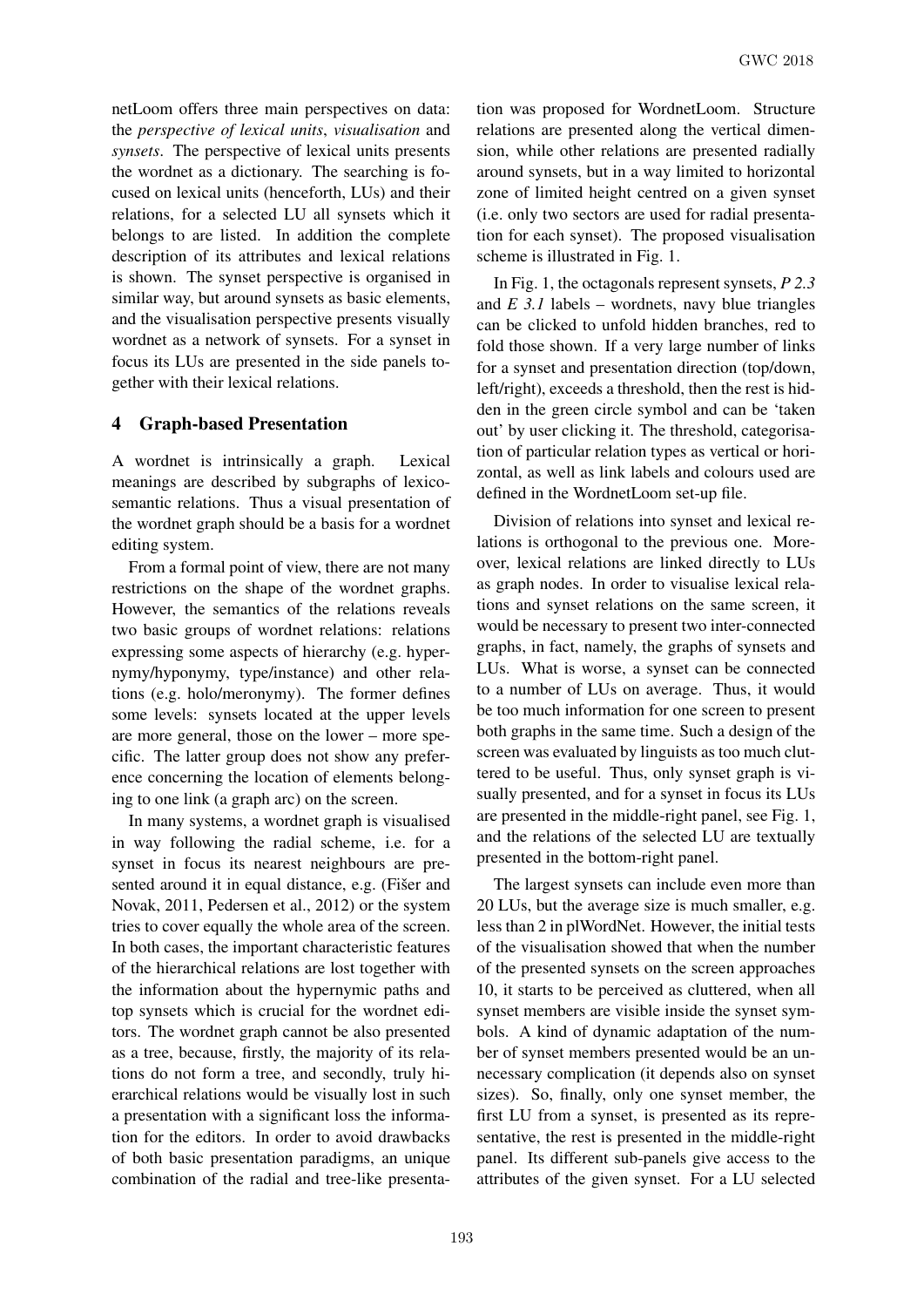

Figure 1: An example of the visualisation scheme.

among the synset members, its list of the lexical relations in shown in the bottom-right panel. Attributes of the synset LUs can be inspected with the context menu (right click).

Users can dynamically open several visualisation panels, e.g. to present search results, compare structures, create links between distant sub-trees or synsets from two wordnets etc.

# 5 Architecture

Contrary to several other systems, e.g. *DEBVis-Dic*, WordnetLoom 1.0 was written in Java, and the same approach was followed in the version 2.0. Since Java was quite stable, WordnetLoom 1.0 could be easily installed by non-technical users (by simply unpacking files including the *jar* file). The Java-based solution was free of the problems related to the changing versions of web-browsers (like plug-ins do have), and Java provided more flexibility in the implementation in contrast to the script languages used in the Web.

The construction of WordnetLoom 1.0 was initiated in 2005 as a client-server application with a direct connection to the database. The applied trigger mechanism allowed to encapsulate the whole system with a change control mechanism on selected database tables. WordnetLoom 1.0 supported the Polish language only. The lack of dynamic dictionaries made it difficult to expand and every change in the database required redistribution of the application. At the same time, several supporting tools based on the central wordnet database such as the monitoring system and statistics, API REST, mobile application and web application were created.

In order to adapt the system to new functionalities and other wordnets, we changed its architecture and enhanced the role of the central module which is shared between peripheral applications to increase maintainability of the whole system. In the new three-layer architecture, presented in Fig. 3 an additional, intermediate layer – a *service layer* – was introduced. This layer encompasses now the entire business logic code responsible for  $CRUD<sup>3</sup>$  operations and validation. The trigger mechanism has been replaced by the *Hibernate Envars*<sup>4</sup> module allowing the easier undoing of changes. The new schema migration mechanism has been introduced and the application has been secured by mechanisms provided with the *Wildfly Server*. The database schema itself has been rebuilt to be similar to an UBY-LMF structure (Gurevych et al., 2012), new tables have been added, allowing for dynamic construction of dictionaries and a localization mechanism.

WordnetLoom's thick client was transformed into a *thin client* model where all business logic

 $3$ The CRUD cycle describes the elemental functions of a persistent database. CRUD stands for Create, Read, Update and Delete

<sup>4</sup>http://hibernate.org/orm/envers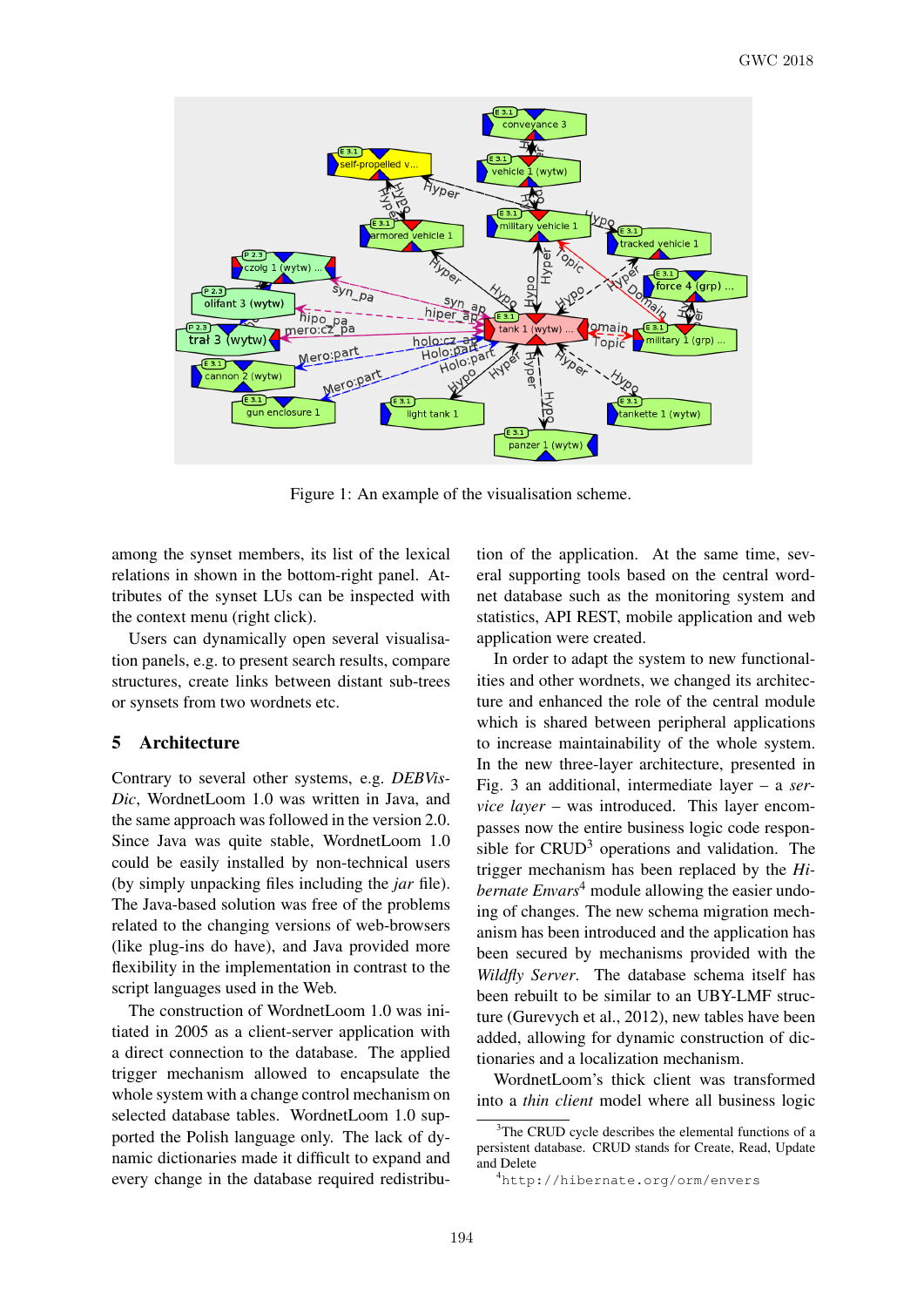

Figure 2: An example of the general layout of the visualisation perspective of WordnetLoom 2.0.

was transferred to the EJB<sup>5</sup> service module. Some of the UI perspectives for data presentation in tabular manner were removed from the client, while the graphical visualization perspective became the main workspace with all functionality accessible, especially the searching facilities have been expanded in this perspective to fully encompass both synsets and  $LUs^6$ . The language of UI can be changed in any moment. The user can also choose which lexicons, mostly wordnets, they want to work with in the given moment. In the previous version the user was working with all lexicons at the same time. The constantly increasing number of relations, both within individual lexicons and across them obscured the graph visualization window. In order to make work more efficient, a functionality to hide selected lexicons was introduced.

The key business logic module has been implemented as an *EJB module* so that it can be a common unitary element. It offers API access to the data layer and, at the same time, has a common extensible validation module aimed at preventing the establishment of wrong relations and thus forcing the correctness of data input. The key tables are

audited and, in addition, a special table contains a register of all operations carried out. A very important feature of our new version of the system is the fact that each element belongs to a certain lexicon, that gives the possibility to expand with new collections of elements.

The server is based on *MySql 5.7* database management system<sup>7</sup> and *Wildfly 10.1.0*<sup>8</sup>. For the construction of the system we have used also the following frameworks: *Java EE 7* enterprise edition platform, *JPA 2.+* <sup>9</sup> (*Hibernate 5+* <sup>10</sup>), *EJB 3.1*<sup>11</sup> , *JAX-RS* <sup>12</sup> , *JSF* <sup>13</sup> (*PrimeFaces*<sup>14</sup> ), *Java Swing* <sup>15</sup> and *JUNG 2* <sup>16</sup> .

EJB is a server-side software component that encapsulates business logic of an application. The EJB specification is a subset of the Java EE specification

<sup>6</sup> In the visualisation perspective of WordnetLoom 1.0 searching was possible only for LUs and lexical relations.

<sup>7</sup>https://www.mysql.com

<sup>8</sup>Used as EJB web container which provide a runtime environment for web related components, e.g. computer security, Java servlet lifecycle management, transaction processing, and other web services. http://wildfly.org

<sup>&</sup>lt;sup>9</sup> Java Persistence API. Part of Java EE 7 Specification  $^{10}$ http://hibernate.org

<sup>11</sup> http://download.oracle.com/otndocs/ jcp/ejb-3.1-pfd-oth-JSpec

<sup>&</sup>lt;sup>12</sup> JAX-RS: Java API for RESTful Web Services is a Java programming specification that provides support in creating web services according to the Representational State Transfer (REST) architectural pattern. Part of Java EE 7 Specification

<sup>&</sup>lt;sup>13</sup> JavaServer Faces (JSF) is a Java specification for building component-based user interfaces for web applications

<sup>14</sup> https://www.primefaces.org

<sup>&</sup>lt;sup>15</sup>GUI widget toolkit for Java provides API for building user interfaces

 $16$ JUNG — the Java Universal Network/Graph Framework, http://jung.sourceforge.net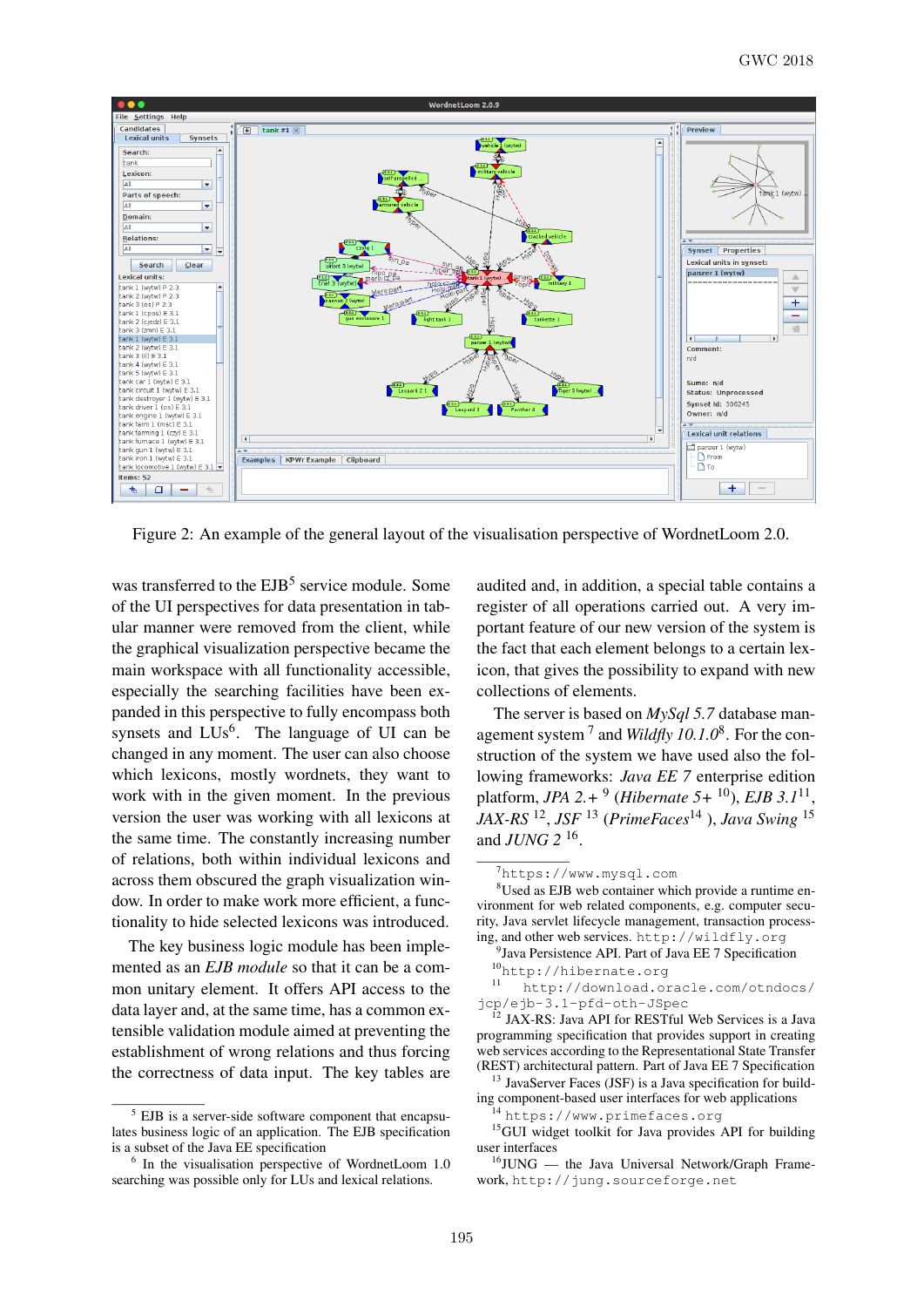

Figure 3: WordnetLoom 2.0 architecture.

### 6 Extensions and Applications

The architecture of the version 2.0 has been significantly improved in comparison to the previous one, but WordnetLoom has been used for more than 10 years for plWordNet editing (resulting in  $\approx$ 200k lemmas,  $\approx$ 300k LUs and  $\approx$ 200k interlingual mappings processed), as well the new version has become a basis for system's adaptations to other wordnets, e.g. a Portuguese wordnet.

#### 6.1 plWordNet Development

As inter-lingual relations are synset relations, but between synsets in different languages, subgraphs for plWordNet and Princeton WordNet should be presented on the same screen. In the new version we added possibility to work on any number of wordnets for any number of languages. Thus it became necessary to introduce labels representing wordnets (defined in set-up) that are attached to synset symbols. Moreover, searching can be limited to elements of a specified wordnet.

Many improvements requested by users were introduced. In the visualisation perspective, in the bottom-right panel of lexical relations double click on the target of relation, a LU, opens a new graph panel with the synset which this LU belongs to.

Every LU and synset is described by additional, meta-attribute of status with the following values:

*not processed* (default value), *error*, *verified*, *new*, *partially processed* and *added sense*. Editors can also provide comments to the status, especially important for *error* and *partially processed* statuses, as an explanation of the error, or missing actions, respectively. The status *not processed* marks the material introduced earlier, while *new* signals newly added element especially requiring verification. According to the plWordNet work procedure editors are assigned packages of lemmas, cf Sec. 4, and are obliged to identify and add all LUs for each lemma. However, during their work they may need introduction of LUs for other lemmas than assigned to them, e.g., to add a relation link describing one of the assigned lemmas. In such cases a linguist marks the introduced new LUs and synsets with the *added sense* status that means that some other senses of the same lemma may be lacking. The system of statuses is defined in the database, can be further expanded and supports the management of the linguistic team.

In WordnetLoom 1.0, verb aspect was implicitly expressed by the aspectual relations. In order to facilitate searching and diagnostic procedures, aspect attribute has been added to verbs. Search function was also expanded to cover all attributes, e.g., synset identifiers that are automatically assigned and are not manually edited, but visible in the results of WSD. The search results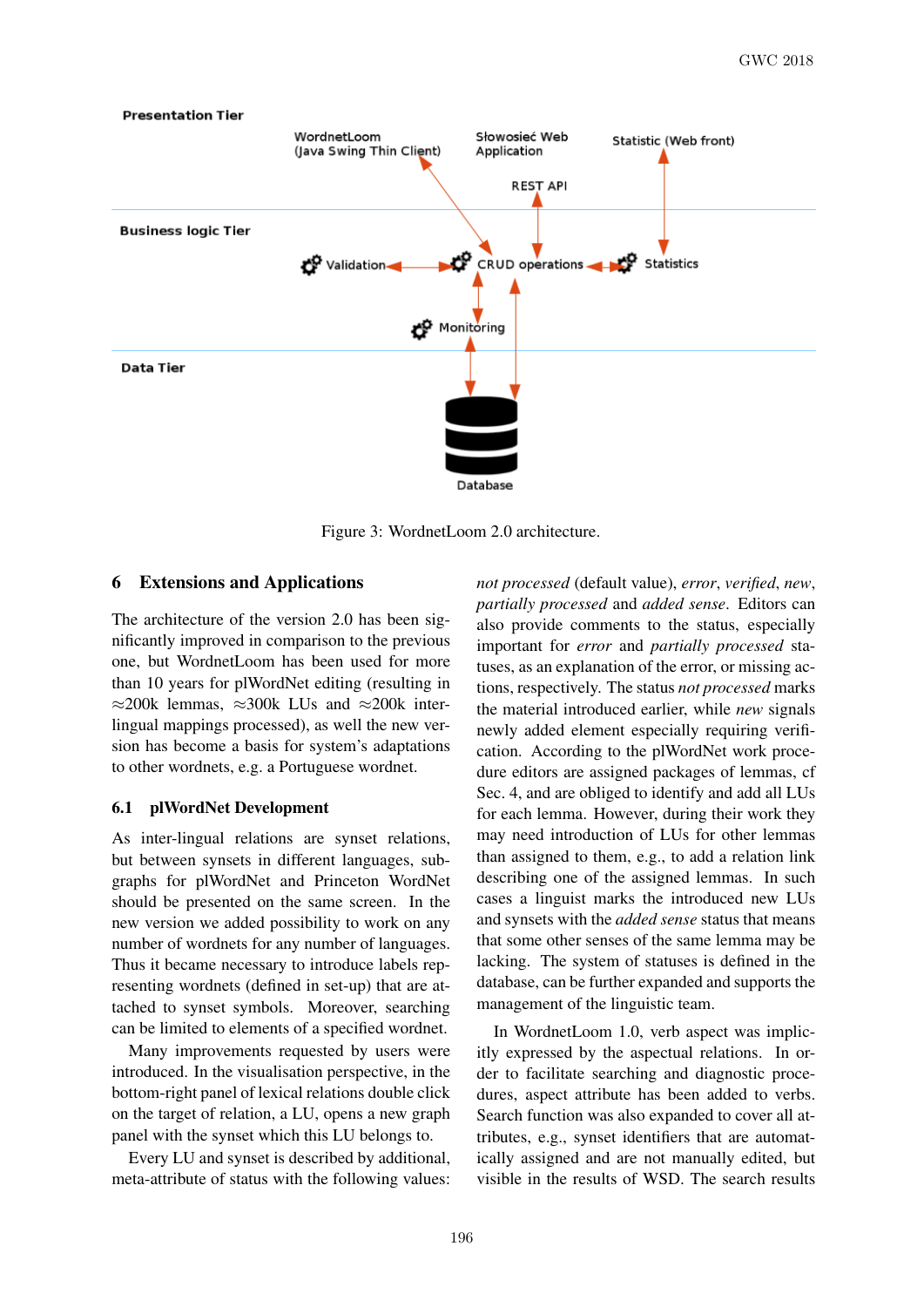can be downloaded in CSV format useful for coordinators and plWordNet users.

Diagnostics was also improved by adding PoS tags to variables in substitution tests in the relation definitions stored in the database<sup>17</sup>. This PoS specification allows for automated controlling of the correctness of the links that are considered to be added, but also already present in the database.

The introduced easier expansion of the database and UI allows for adding new types of lexicographic files and annotation with semantic domains. The former facilitates wordnet editing (e.g. the extension includes verb classes used in plWordNet), while the latter supports applications. The domains are based on WordNet Domains (Bentivogli et al., 2004), but we plan to manually modify and expand this classification.

#### 6.2 Portuguese Wordnet

As WordnetLoom is getting consolidated, it can be used to help the construction of wordnets other than just plWordNet. This is what is happening with the MultiWordnet of Portuguese, a quality wordnet for Portuguese (Branco et al., 2009).

This Portuguese wordnet is a project started in 2004 as a branch of Multi-WordNet (Pianta et al., 2002), which until now gathered seven different languages (English, Hebrew, Italian, Latin, Portuguese, Romanian and Spanish), and was one of the first consistent initiatives pursuing the goal of establishing a multilingual wordnet that remains open for further languages. The wordnets in these languages, were transitively aligned with each other by resorting to its alignment to Princeton WordNet, whose format all are following, and thus having English as the pivot language.

This pilot application of WordnetLoom to a different wordnet is providing an important testbed to assess its generality, to find aspects where it can be enhanced, and also to check its technical fitness. For instance, there have been a number of usability enhancements whose need emerged by having new users effectively using this application under different conditions and for a different language, thus stretching its usability requirements. A number of technical improvements have been also motivated in this context of extending the cooperative usage of WordnetLoom to further users.

The outcome of this process and key lessons

learned with it are reported in this section.

# 6.2.1 Enhancing WordNet Content

When creating a quality WordNet for a given language, differences among its language variants should be taken into account and be duly recorded. The differences to be registered can be just superficial: the same word may have different spellings in different variants. Or they may be more substantial: a given concept may be expressed by the same words in different variants, or different variants may resort to different words.

Portuguese is the third European language in number of speakers worldwide. It is the official or national language of several countries and territories in four continents, including Portugal and Brazil. While all speakers of Portuguese can easily communicate, this language have a number of variants. In this context, the Portuguese wordnet has synsets that includes words that belong to only one variant. A word in a synset that belongs to all language variants receive no special marking. A word that belongs to one variant but not to others should be registered as expressing that concept *in that variant* (in addition to being included in that synset). Currently, the Portuguese WordNet covers both the European (spoken in Portugal) and American (spoken in Brazil) variant.

This need resulted in a contribution to enhance wordnet's content with which WordnetLoom can cope. There is now a new field by means of which word forms can be associated to one or other variant, or to none, in which that indicates that a word form is common to all variants.

Portuguese WordNet includes the mapping of synsets into concepts in SUMO ontology (Niles and Pease, 2001). A new field in the Wordnet-Loom database was introduced in order to represent this type of information, that can be also useful for plWordNet for which its mapping to SUMO was stored so far as a separate resource.

#### 6.2.2 Enhancing Lexicographers Work

The quality Portuguese WordNet is being constructed under the semi-automatic methodology of MultiWordnet. After a first projection of tentative synsets and their relations obtained on the basis of Princeton WordNet and bilingual dictionaries, these synsets are adjusted and confirmed by human lexicographers.

In the initial version of WordnetLoom which the Portuguese WordNet started being edited with,

 $17$  A dedicated window for editing the definitions is accessible only for the co-ordinators of the linguistic team.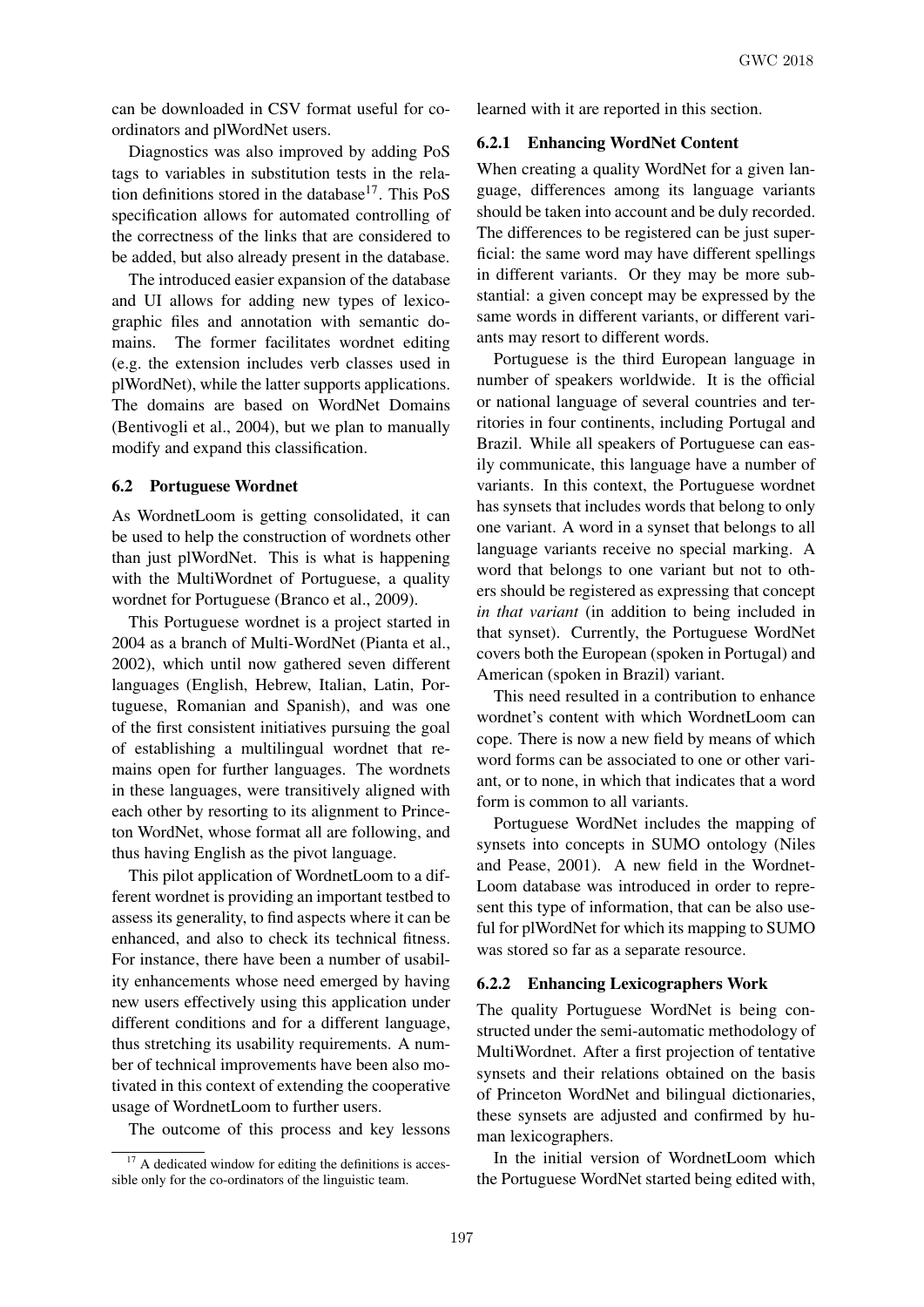there were just a few search options, namely by word or POS. As the lexicographic labour was proceeding, we realized that it would be faster and easier, if it would be possible to keep track of synsets and senses that have been already checked before, to not check them again, wasting useless effort by the lexicographers. This could be done if there was an identifier for a sense or a synset status, indicating whether it had been checked.

As we discussed in Sec. 6.1, this need resulted in another contribution to enhance the versatility of WordnetLoom to support lexicographers work. In its current version, the users are provided with additional search options based on these statuses, so that they can retrieve only synsets that are yet to be checked or synsets whose edition are finalised.

# 6.2.3 Enhancing Format Compatibility

There is a main difference between the format of Princeton WordNet and the wordnet designed and developed for plWordNet. The latter is sensebased while the former is synset-based. This creates the need for new information (i.e. data-types and data-relations) in the database. Some instances are "sense relations" and "sense to synset connections". WordnetLoom was originally designed to be compatible with the Polish wordnet. Hence, before it could be employed, the data of the Portuguese WordNet – in Princeton WordNet format – had to be migrated to the plWordNet format. A converter<sup>18</sup> from the Princeton WordNet format to the WordnetLoom format was developed by the Portuguese team. It can now be reused to convert any wordnet in a format compatible, or convertible to the Princeton WordNet format (a *de facto* standard), into the WordnetLoom format, thus greatly enlarging the number of possible wordnets that now can be uploaded into and edited by Wordnet-Loom.

This step was rather challenging and demanding as there are substantial differences in the organisation of both representations, although facilitated by higher expressiveness of the plWordNet format (e.g. it allows for assigning a set of attributes to both: synsets and lexical units).

The fact that WordnetLoom is under continuous improvement is a positive aspect as teams can ask for changes according to their needs. These changes might be kept as useful suggestions for the final version of WordnetLoom or could be kept local for that specific team.

## 6.2.4 Technical Enhancements

One very important step in developing any system is its testing and debugging. The work on the Portuguese wordnet is part of the former, with the reporting to the central development team about the issues encountered while working with Wordnet-Loom, thus being contributing to its technical enhancement.

Three examples of more salient issues that were reported, and that were then solved, are indicated here. (1) Problems with multiple senses of a word. This problem occurred for ambiguous words where one of their senses already existed in WordnetLoom database. When adding a new sense, the UI raised a warning about repetitive entry even though it was actually the same word but in a new synset. (2) Some dis-functionality in the UI. There were cases that the buttons did not function correctly or clicking them caused exceptions that forced to restart the client. (3) Difficulties with setting up the server and client. Problems can be categorized into (i) incompatibility of Java versions and Java basic set-ups; (ii) local settings for both the server and each of the clients; and (iii) issues with running Java-Web-Start. The first two of these types of problems are already solved and the resolution of the third category is under progress.

## 7 Conclusions and Further Works

WordnetLoom incorporates more than 10 years of experience in the development of a very large wordnet by many linguists on daily basis and this rich experience has become a good basis for the development of new version improved with respect to both: technology and functionality. The system is open $19$ . Its most unique feature is direct work on the visually presented wordnet graph, as well as support for simultaneous editing and interlinking of many wordnets (editors see the multilingual structures they are going to map).

WordnetLoom adaptation to the needs of the Portuguese Wordnet developed according to completely different method than plWordNet showed system's potential, and paved way for its adaptations to other resources and tasks. We plan to integrate both variants and continue collaborative development of the system.

<sup>&</sup>lt;sup>18</sup> the link temporarily anonymized for submissions

<sup>19</sup> https://github.com/CLARIN-PL/ WordnetLoom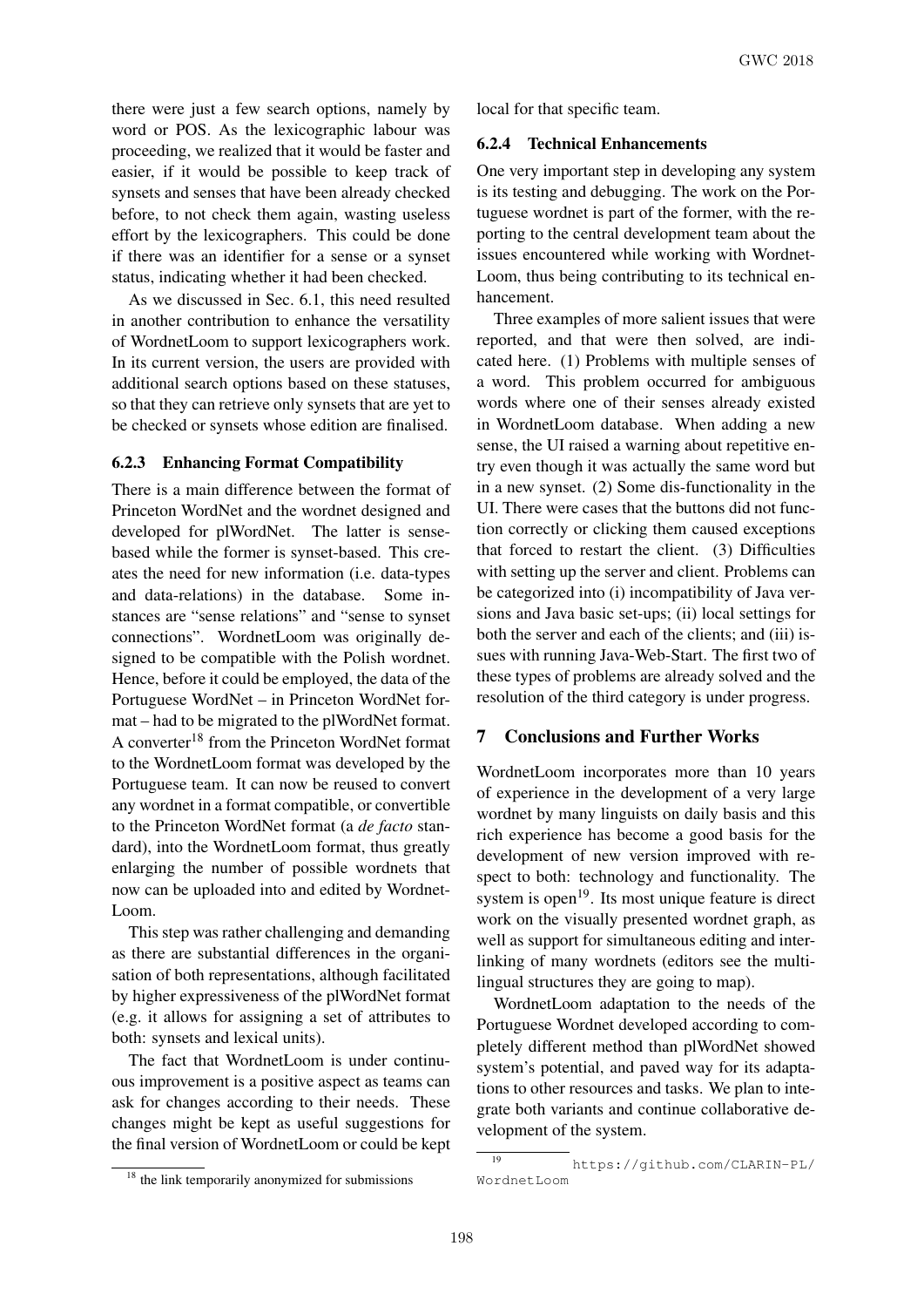# Acknowledgment

Work partially supported by the Polish Ministry of Education and Science, Project CLARIN-PL, and the Portuguese Ministry of Higher Education, Science and technology, by the Infrastructure for the Science and Technology of the Portuguese Language (CLARIN Língua Portuguesa), and by the ANI/3279/2016 grant.

# References

- Luisa Bentivogli, Pamela Forner, Bernardo Magnini, and Emanuele Pianta. Revising wordnet domains hierarchy: Semantics, coverage, and balancing. In *COLING 2004 Workshop on "Multilingual Linguistic Resources", Geneva, Switzerland, August 28*, pages 101–108. ACL, 2004. URL http:// wndomains.fbk.eu/publications/ Coling-04-ws-WDH.pdf.
- António Branco, Francisco Costa, Eduardo Ferreira, Pedro Martins, Filipe Nunes, Joao Silva, and Sara Silveira. Lx-center: a center of online linguistic services. In *Proceedings of the ACL-IJCNLP 2009 Software Demonstrations*, pages 5–8. Association for Computational Linguistics, 2009.
- Nicoletta Calzolari et al., editor. *Proc. Eighth International Conference on Language Resources and Evaluation (LREC-2012)*, 2012. European Language Resources Association. ISBN 978-2- 9517408-7-7.
- Christiane Fellbaum, editor. *WordNet An Electronic Lexical Database*. The MIT Press, 1998.
- Daria Fišer and Benoît Sagot. Constructing a poor man's wordnet in a resource-rich world. *Language Resource and Evaluation*, 49(3): 601–635, September 2015. ISSN 1574- 020X. doi: 10.1007/s10579-015-9295-6. URL http://dx.doi.org/10.1007/ s10579-015-9295-6.
- Darja Fišer and Jernej Novak. Visualizing sloWNet. In *Proceedings of eLex*, pages 76–82, 2011. URL http: //elex2011.trojina.si/Vsebine/ proceedings/eLex2011-9.pdf.
- I. Gurevych, J. Eckle-Kohler, S. Hartmann, M. Matuschek, Ch.M. Meyer, and Ch. Wirth. UBY – a large-scale unified lexical-semantic re-

source based on LMF. In *Proceedings of EACL 2012*. ACL, 2012.

- Verena Henrich and Erhard Hinrichs. GernEdiT the GermaNet editing tool. In Nicoletta Calzolari (Conference Chair), Khalid Choukri, Bente Maegaard, Joseph Mariani, Jan Odijk, Stelios Piperidis, Mike Rosner, and Daniel Tapias, editors, *Proceedings of the Seventh International Conference on Language Resources and Evaluation (LREC'10)*, Valletta, Malta, May 2010. European Language Resources Association (ELRA). ISBN 2-9517408-6-7.
- Ales Horak, Adam Rambousek, and Piek Vossen. A distributed database system for developing ontological and lexical resources in harmony. In *In 9th International Conference on Intelligent Text Processing and Computational Linguistics*, pages 1–15, Berlin, 2008. Springer.
- Aleš Horák and Pavel Smrž. New features of wordnet editor VisDic. *Romanian Journal of Information Science and Technology*, 7(1–2): 201–213, 2004.
- Aleš Horák, Karel Pala, Adam Rambousek, and Martin Povolný. DEBVisDic — first version of new client-server wordnet browsing and editing tool. In *Proceedings of the Third International WordNet Conference — GWC 2006*, pages 325– 328. Masaryk University, 2006.
- Hitoshi Isahara and Kyoko Kanzaki, editors. *Advances in Natural Language Processing: Proc. 8th International Conference on NLP, JapTAL*, volume 7614 of *Lecture Notes in Artificial Intelligence*, 2012. Springer-Verlag.
- Marek Maziarz, Maciej Piasecki, Ewa Rudnicka, and Stan Szpakowicz. Beyond the transferand-merge wordnet construction: plWord-Net and a comparison with WordNet. In Ruslan Mitkov, Galia Angelova, and Kalina Boncheva, editors, *Proceedings of the International Conference Recent Advances in Natural Language Processing RANLP 2013*, pages 443–452, Hissar, Bulgaria, September 2013. INCOMA Ltd. Shoumen, BULGARIA. URL http://aclweb.org/anthology/ R13-1058. ACL Anthology.
- Luís Morgado da Costa and Francis Bond. Omwedit - the integrated open multilingual wordnet editing system. In *Proceedings of ACL-IJCNLP 2015 System Demonstrations*, pages 73–78. Association for Computational